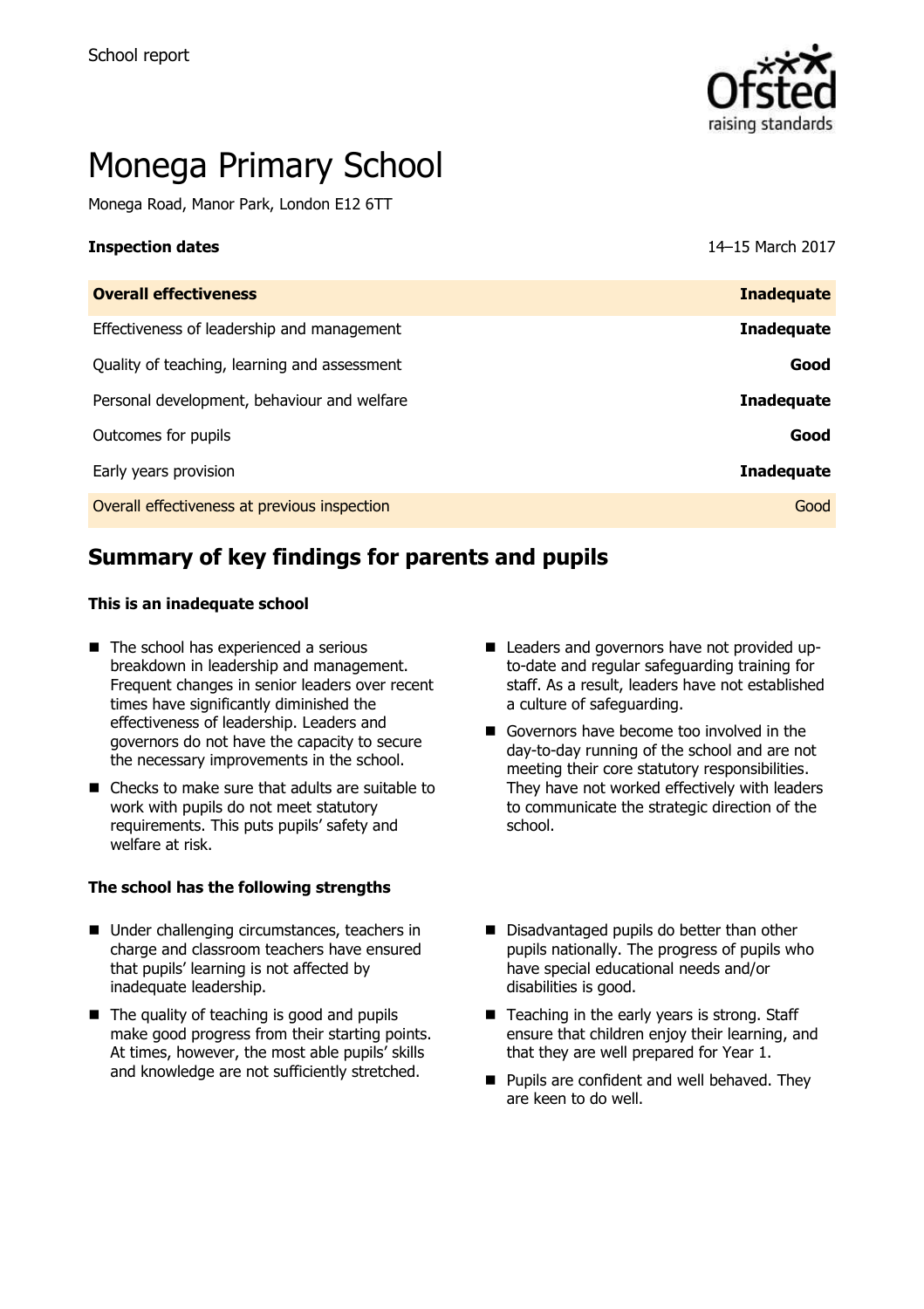

# **Full report**

In accordance with section 44 of the Education Act 2005, Her Majesty's Chief Inspector is of the opinion that this school has serious weaknesses because it is performing significantly less well than it might in all the circumstances reasonably be expected to perform.

### **What does the school need to do to improve further?**

- Improve the effectiveness of leadership and management, including governance, by ensuring that:
	- teachers in charge and governors urgently undertake relevant training so they are aware of and follow statutory guidance in relation to safeguarding
	- pre-employment checks meet statutory requirements
	- a culture of safeguarding is established and maintained so that all staff and pupils know what to do should any safeguarding concerns arise
	- permanent and effective leadership at a senior level is secured
	- governors have a clear understanding of their strategic role and work effectively with senior leaders
	- performance management drives professional development and school improvement
	- effective strategies are put in place to improve attendance rates so that they are in line with or above national averages
	- the curriculum is reviewed so that pupils develop a good understanding of modern British values.
- Ensure that the most able pupils are routinely challenged in their learning.

An external review of governance should be undertaken in order to ascertain how this aspect of leadership and management may be improved.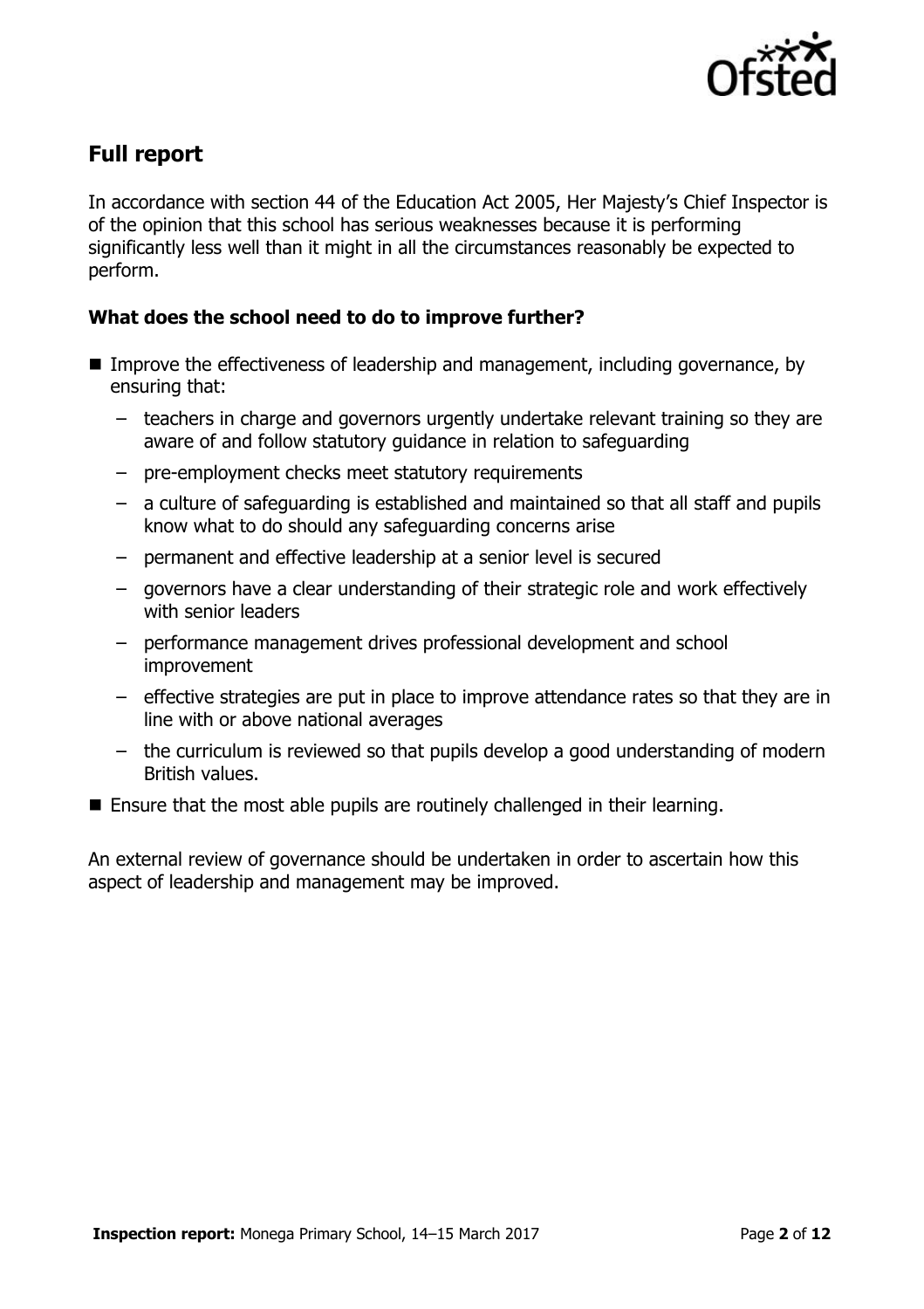

# **Inspection judgements**

#### **Effectiveness of leadership and management Inadequate**

- Since the previous headteacher left in December 2015, the school has not secured permanent leadership at this level. The school currently has no permanent headteacher and has lacked effective leadership for some time.
- Teachers in charge acknowledge that they do not have the experience to lead the school effectively. Certain leadership responsibilities have not been carried out consistently, such as staff performance management and planning for whole-school development. As such, staff are not held to account consistently and there is no clear vision shared with staff about how they can play their part to drive improvement in the school.
- The school provides a broad and balanced curriculum which supports pupils' personal development. However, pupils do not know about modern British values, such as democracy. This is because these are not taught explicitly in the curriculum. The school promotes other aspects of pupils' spiritual, moral, social and cultural development well. Pupils are encouraged to respect different faiths and heritages. Pupils in Year 6 talked enthusiastically about learning about refugees in their English lesson. Pupils go on some school outings, to local theatres and museums for example, but many pupils and parents and carers said that they felt the school could do more in this respect.
- Leaders have allocated pupil premium funding to provide targeted interventions for disadvantaged pupils, including additional support in lessons, booster sessions and smaller class sizes. This has been effective in improving the achievement of disadvantaged pupils in all year groups. Unfortunately, leaders have had to withdraw some provision recently due to staff absence and changes in staff responsibilities following the breakdown of leadership and management.
- Teachers in charge have worked admirably to keep the school going in this time of instability. They have poured all their efforts into maintaining the standard of teaching and learning. This is what they know how to do and they do it well. Pupils' learning has not been adversely affected by the instability in leadership. Teachers new to the profession and trainee teachers feel very well supported by teachers in charge.
- Current teachers in charge have sharply evaluated the use of the additional funding for pupils who have special educational needs and/or disabilities. They have ensured that it improves pupils' progress over time. Teaching assistants are deployed effectively to support pupils by helping them talk about their learning and approach tasks with confidence. Higher level teaching assistants work effectively to ensure that pupils who have complex needs are well catered for in lessons and receive the specialist support they need.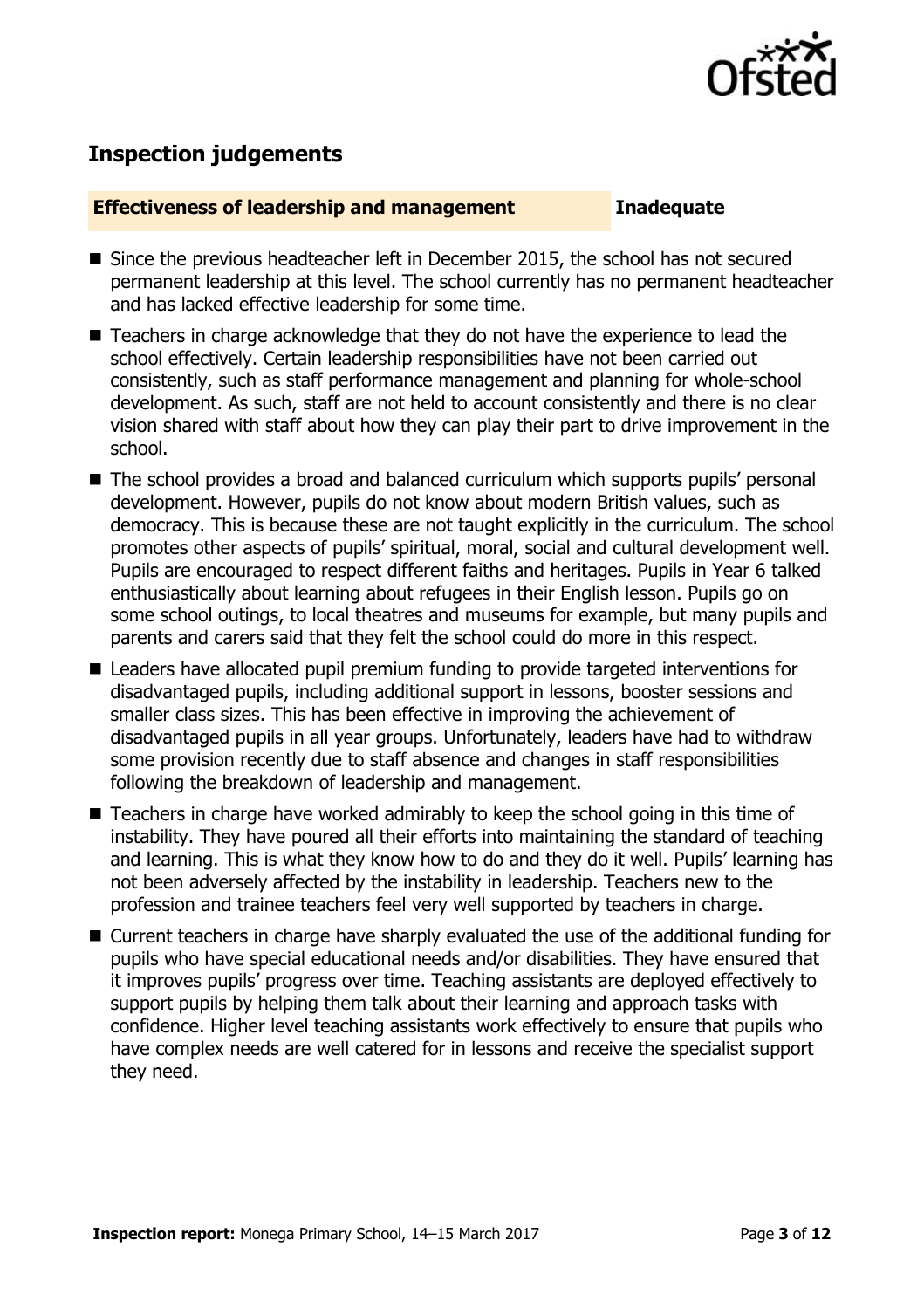

- The physical education and sport premium funding has been used to good effect to give pupils opportunities to take part in extra-curricular clubs and inter-school sports competitions. Pupils use the new playground equipment or choose to participate in a range of activities at lunchtime, including dance classes, and girls' and boys' football. Pupils and staff have all benefited from working with specialist sports coaches.
- The majority of parents who spoke to inspectors or completed the online questionnaire have a positive view of the school. Understandably, the main concern for parents is the lack of communication from leaders and governors and confusion about who is leading the school.

#### **Governance of the school**

- Governance is inadequate. Governors have not ensured that they meet their statutory duties in relation to safeguarding the pupils at the school. Although they have engaged in safer recruitment training, they have not followed the statutory guidance when appointing staff and have not ensured that adults are suitable to work with children.
- The governing body has not offered effective support and challenge to the school's leaders. The current fragility in school leadership is a consequence of the disputes and the subsequent breakdown in communication over time between senior leaders and governors.
- Governors do not have a clear understanding of their role. They have undermined school leaders through becoming overly involved in the day-to-day decision making and running of the school. Governors do not have a strategic overview of issues such as the allocation of pupil premium and physical education and sport premium funding.

### **Safeguarding**

- The arrangements for safeguarding are not effective across the school and the culture of safeguarding is weak. This is because leaders and governors have not met statutory requirements with regard to safeguarding.
- School leaders and the governing body have not completed all the pre-employment checks that are required prior to staff, including senior leaders, starting to work at the school. Leaders and governors are not knowledgeable in the practice of safe recruitment of staff. Consequently, they cannot be sure that adults who are employed to work at the school are suitable to work with pupils.
- Leaders and governors have not monitored the school's safeguarding arrangements and ensured that these meet current statutory requirements. Policies and practices are out of date and do not hold enough information to ensure that staff and pupils know who has specific responsibility for dealing with any safeguarding concerns that may arise. Leaders and governors have not ensured that staff receive up-to-date safeguarding training. Staff are not confident to identify possible warning signs that a pupil might be at risk from harm, including from extremist views about right and wrong or female genital mutilation. Staff do not understand safeguarding procedures. As a result, there is confusion among staff about basic safeguarding practice.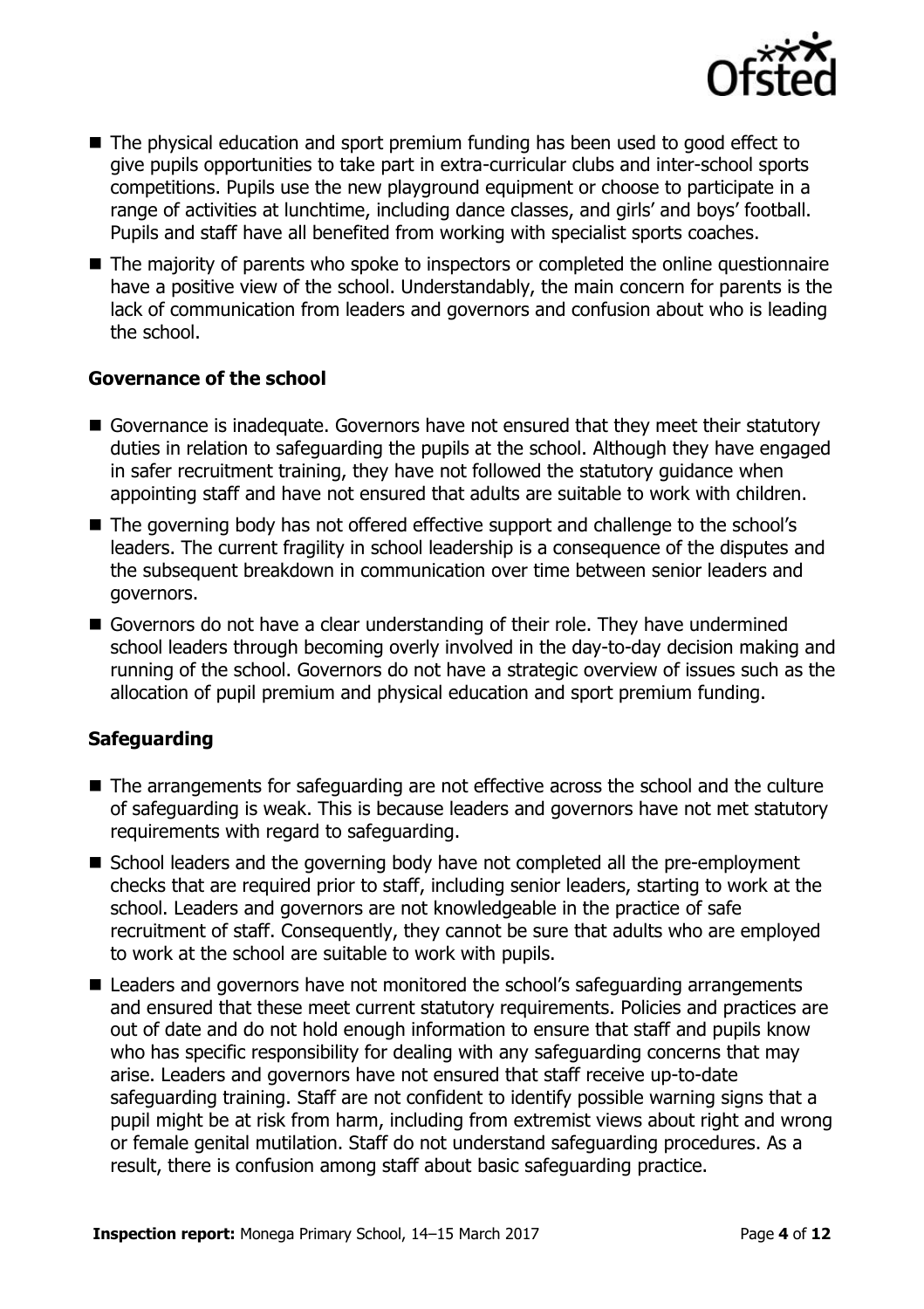

■ Day-to-day care of pupils is handled well and parents are confident that their children are looked after at school. Arrangements for first aid are highly effective and very well managed. Staff know pupils and their individual needs well. Referrals to external agencies are made swiftly.

#### **Quality of teaching, learning and assessment Good**

- The quality of teaching and learning is good. As a result, pupils across the school make good progress. Teachers work well together to plan lessons that generally ensure consistency between classes.
- Teachers demonstrate secure subject knowledge and skilfully ask questions to check pupils' understanding in lessons. This encourages and supports pupils in thinking more deeply about their learning.
- **Pupils can talk about their learning in detail using vocabulary modelled by teachers** because teachers explain key concepts well. For example, in Year 4 mathematics, pupils could show confidently their use of denominators and numerators to work out equivalent fractions.
- Teachers have consistently high expectations of pupils' behaviour and effort in class. Pupils respond well to this and they want to do well. Clearly established routines mean that pupils work sensibly together and support each other's learning.
- Engaging tasks spark pupils' interests and motivate them to work hard. In Year 3, for example, pupils were excited to share their ideas about heroes in preparation for a writing task. The discussion and examples that pupils shared with each other prompted pupils to write complex and descriptive sentences.
- The effective teaching of phonics leads to strong outcomes in the Year 1 phonics screening check. Teachers promote reading skills well. Pupils enjoy reading books from a wide range of types and say that reading helps them with their writing. The most able readers read confidently and with expression. The least able readers use their phonics skills to help them decode difficult words.
- Teachers reassess and adjust pupils' targets after reviewing assessment information. However, work is not always matched to the abilities of the pupils. At times, the less able pupils cannot access the work and are too reliant on the teacher to help them. Sometimes the 'challenge' task that teachers set the most able pupils is easier than the original task. This slows down pupils' progress.
- Teachers monitor the progress and attainment of all groups of pupils closely to identify pupils at risk of underachievement and to inform future planning. Pupils also have regular opportunities to check their own progress and to contribute to the assessments teachers make of their progress. New procedures for tracking pupils' progress are used increasingly effectively by staff. However, teachers in charge have identified this as a training need.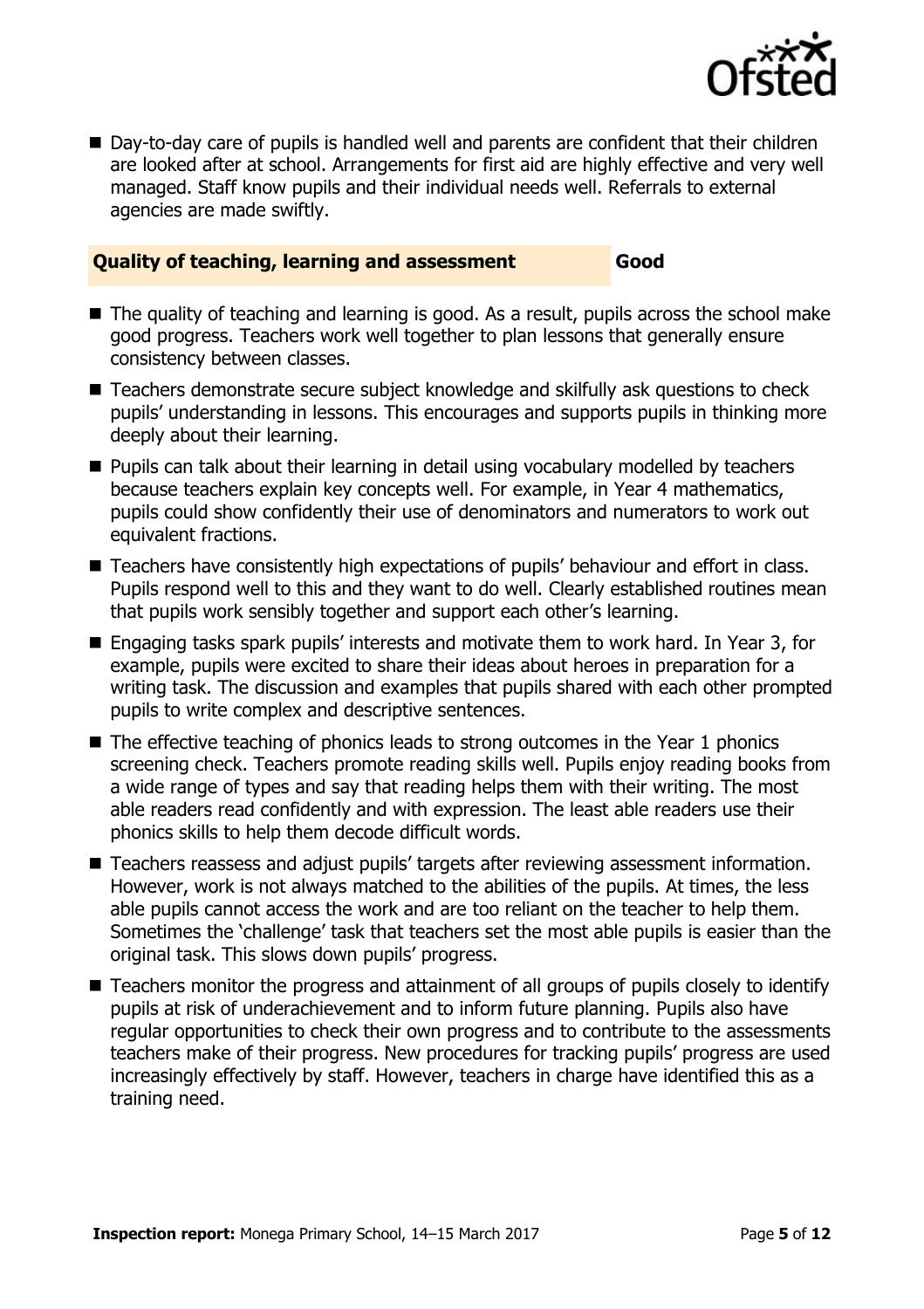

#### **Personal development, behaviour and welfare Inadequate**

#### **Personal development and welfare**

- The school's work to promote pupils' personal development and welfare from the early years provision to Year 6 is inadequate. Staff work hard to ensure that pupils feel safe. However, leaders have not made sure that staff have the necessary training to ensure that pupils are safe.
- Attendance rates are a concern for the school as they are currently below average. Attendance figures are monitored weekly and parents are contacted to discuss any attendance issues. The school works closely with the local authority and takes advice on how to tackle persistent absence. Attendance rates have improved among groups of pupils who persistently miss more school than they should, but this is a key area for development.
- Following an e-safety week in school, pupils have a secure knowledge of how to stay safe online. However, apart from cyber bullying, pupils are unsure about the different forms bullying can take. Some parents expressed concerns that bullying is not always dealt with effectively and pupils talked of unkind behaviour and name-calling from other pupils.
- **Pupils are confident when talking to adults and are happy to discuss their learning.** They can explain how teachers help them to improve their work and use the stimulating displays in classrooms to help them.
- **Pupils at the school report that they feel safe and well cared for. The learning mentors** monitor pupils' welfare and work closely with middle leaders to address any concerns about pupils' emotional well-being. Vulnerable pupils are identified, monitored and fully supported.
- The learning mentors also help pupils in Year 6 to prepare to move to secondary school. They accompany some pupils to transition meetings. This reassures pupils who may be worried and ensures that valuable information about pupils' individual needs is passed on to secondary schools.

#### **Behaviour**

- The behaviour of pupils is good. Pupils are polite, friendly and welcoming. They enjoy learning and are happy at school.
- Clearly established routines help pupils to behave in an orderly and calm manner around the school. They know and follow the 'golden rules' that are displayed around the school and reinforced in class and assemblies. Parents are pleased with the school's work to promote high standards of behaviour.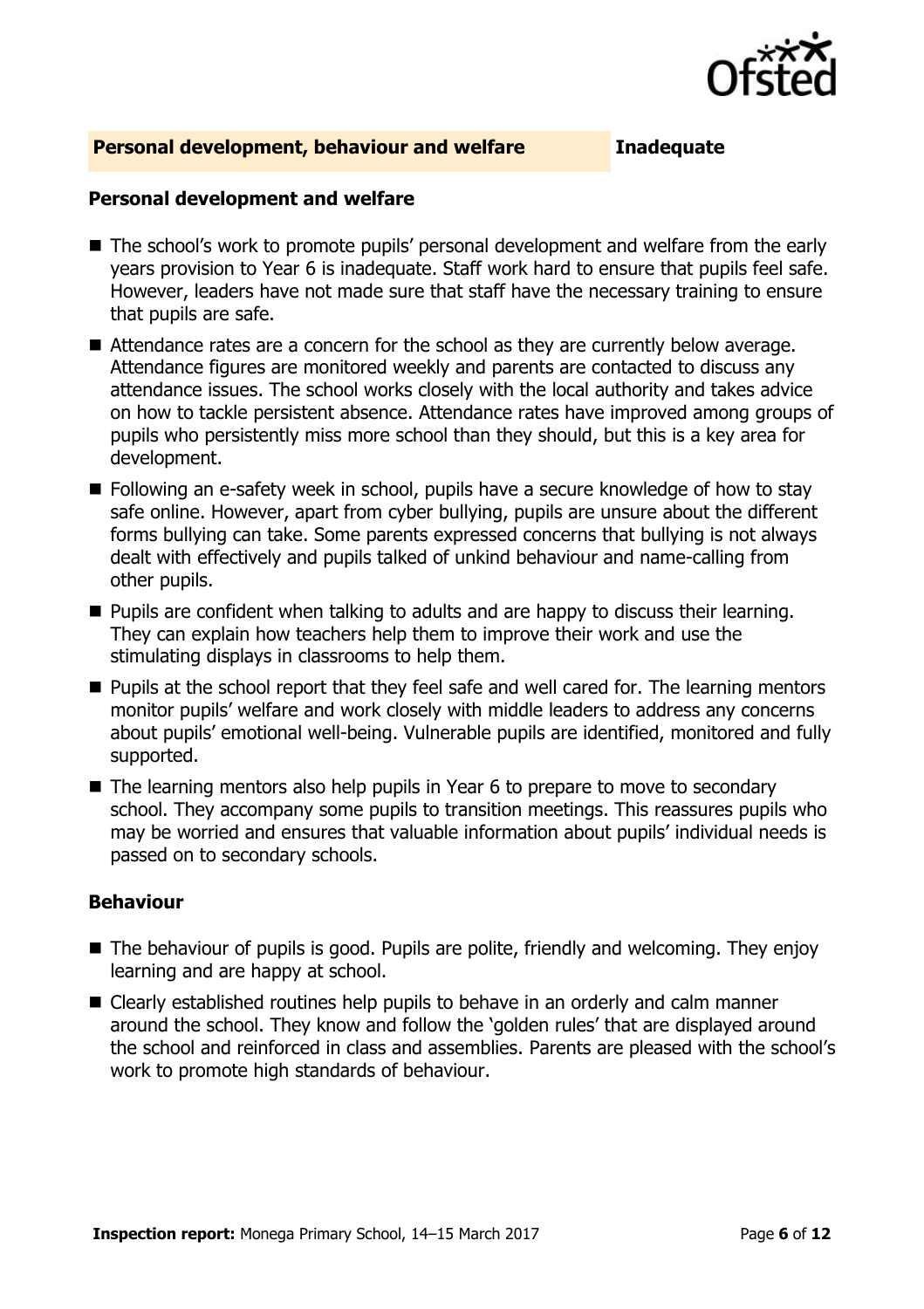

- **Pupils behave very well in lessons generally. Pupils say that the 'happy/sad' behaviour** boards in all classrooms encourage them in this respect. They follow teachers' instructions and there are warm working relationships between pupils and staff. However, occasionally behaviour is disruptive when tasks are not challenging or engaging.
- At playtimes, pupils take part in a variety of outside games and activities. Pupils play well together for the most part and behaviour logs show few incidents of poor behaviour. 'Behaviour buddies' from Year 6 help younger pupils to make friends and sort out any disputes. If pupils are feeling sad, they say that they look in the playground 'motivational mirror' and feel better.

#### **Outcomes for pupils Good**

- **Pupils' progress and attainment are consistently good across the school and in a range** of subjects.
- Results in national assessments in 2016 showed a notable improvement from previous years. The progress that pupils made by the end of Year 6 in reading, writing and mathematics was significantly above the national average. Year 6 pupils' attainment was above average. Disadvantaged pupils made more progress than that seen nationally by non-disadvantaged pupils. Pupils who have special educational needs and/or disabilities made above-average progress in all subjects compared with all pupils with similar starting points.
- Overall, the most able pupils, including those who are disadvantaged, fulfil their potential. This is particularly the case in reading and mathematics at the end of key stage 2. An above-average proportion of pupils attained the highest standards.
- The proportion of pupils achieving the expected standard in reading, writing and mathematics by the end of key stage 1 in 2016 was above national figures. However, in all subjects, fewer pupils reached the highest standards compared with the proportion of pupils who attained the highest standards nationally. Teachers in charge are working with teaching staff to develop a better understanding of how pupils can reach the highest standard.
- Current performance information shows that pupils are on track to maintain, if not improve on, the standards achieved last year. There is no significant difference between the progress that disadvantaged pupils and other pupils make.
- Teachers have the same expectations of pupils who have special educational needs and/or disabilities as they have for all pupils. Pupils who have special educational needs and/or disabilities make good progress from their various starting points.
- **Pupils' work in books is of a good standard. This is consistent across the school and in** all subjects.
- As a result of good teaching, the proportion of pupils reaching the expected standard in the Year 1 phonics screening check is above the national average. Given pupils' starting points, this represents good progress.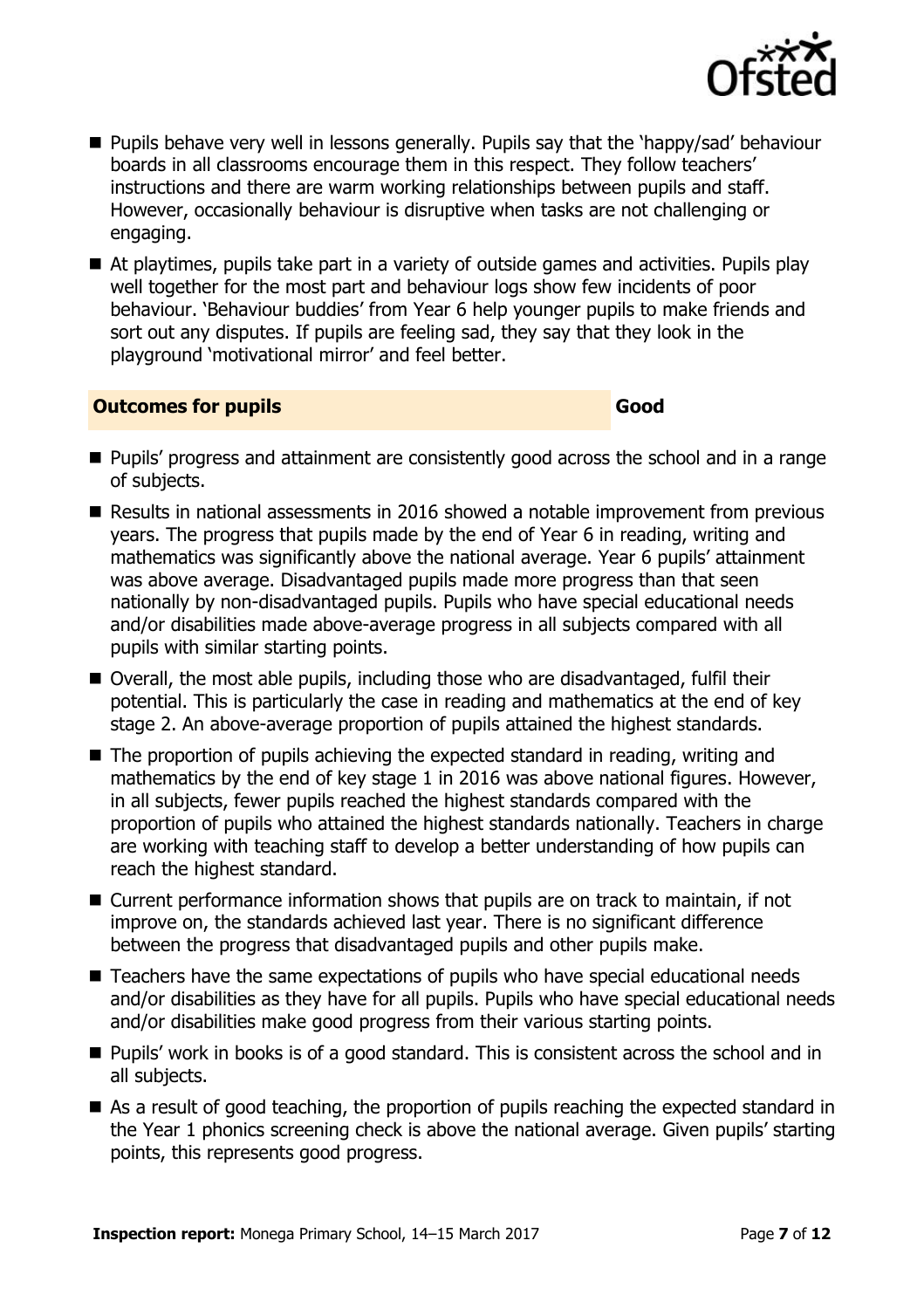

#### **Early years provision Inadequate**

- Despite good teaching and children's good outcomes, the early years provision is inadequate because the school's safeguarding arrangements are not effective, including in the early years provision.
- Children enter the school with skills and knowledge below those typically found at their age. Staff assess each child, identify their particular needs accurately and put measures in place to ensure that they make progress. Staff work hard to develop children's language skills in particular, as many children already speak several languages other than English.
- Teaching in the early years is good. Established routines mean that children settle quickly to their tasks and are confident learners. Activities are well planned and purposeful, and foster independent learning. Children enjoy their time in the early years and are happy to talk to adults about their learning.
- Careful monitoring, observations and rigorous assessment show that children make good progress. Current performance information indicates that a high proportion of children, including disadvantaged children, are on track to achieve a good level of development at the end of Reception.
- Outcomes in the early years have improved in recent years and the number of children achieving a good level of development is now above average. The early years leader knows that there is more work to do to ensure that this high standard is maintained and sustained for the future.
- The early years leader has a secure knowledge and understanding of how children learn and what they need to do to improve. Staff work together to, as the leader says, 'sow the seeds to help them grow'.
- The early years team works closely with parents, encouraging them to be involved in their child's learning as much as possible. They make regular and valuable contributions to the children's 'learning journey' books and staff give parents daily updates on their child's progress.
- Phonics teaching is strong. Staff use a range of strategies to practise and reinforce sounds, enabling children to make good progress in reading. Children enter Year 1 ready to learn and with the skills they need.
- A significant number of children join the early years at various times in the year, some with no prior education. Staff are developing intervention strategies to help these children settle quickly and catch up in their learning.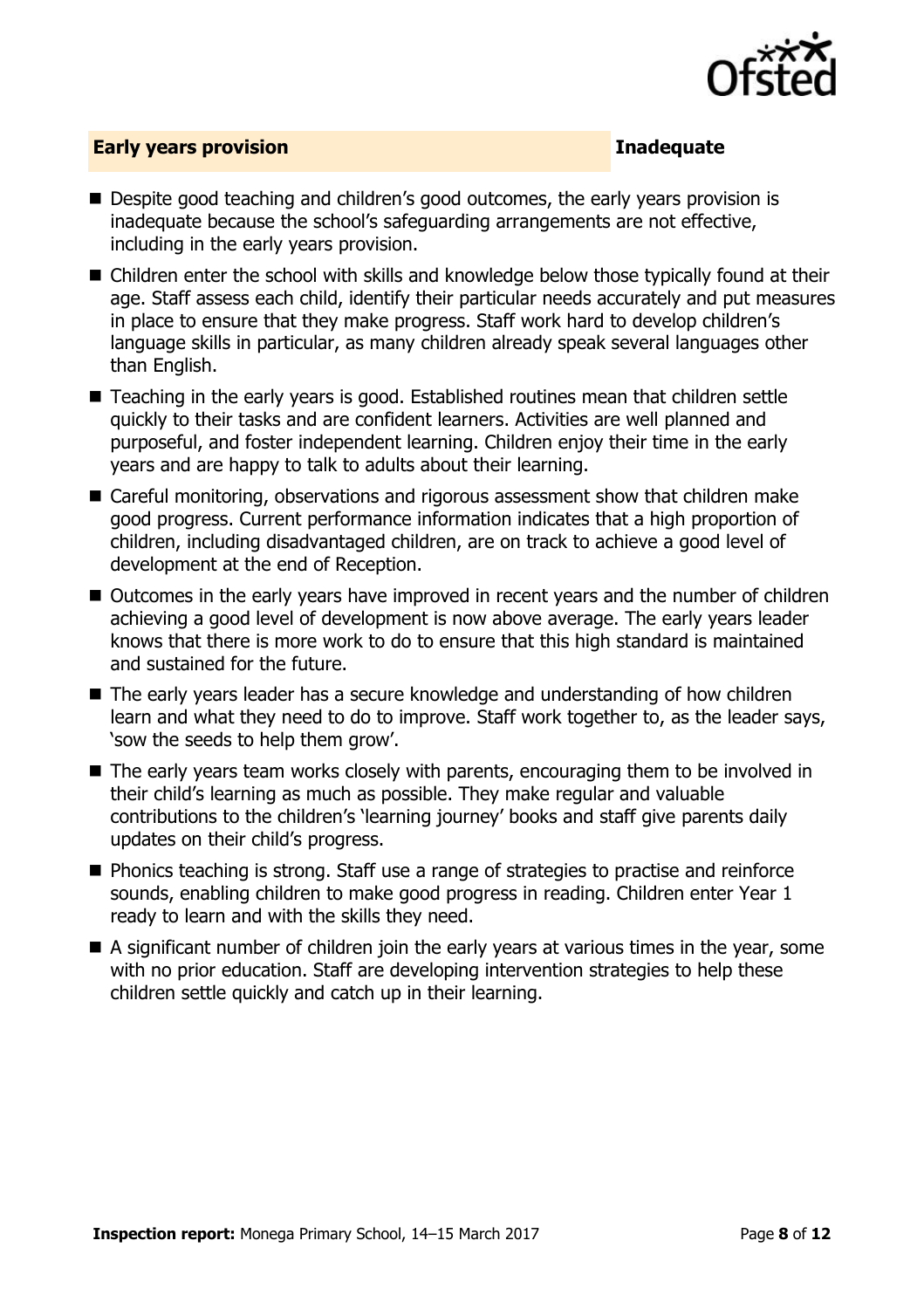

# **School details**

| Unique reference number  | 102731   |
|--------------------------|----------|
| Local authority          | Newham   |
| <b>Inspection number</b> | 10019229 |

This inspection was carried out under section 8 of the Education Act 2005. The inspection was also deemed a section 5 inspection under the same Act.

| Type of school                      | Primary                   |
|-------------------------------------|---------------------------|
| School category                     | Maintained                |
| Age range of pupils                 | 3 to 11                   |
| <b>Gender of pupils</b>             | Mixed                     |
| Number of pupils on the school roll | 703                       |
| Appropriate authority               | The governing body        |
| Chair                               | Kay Scoresby              |
| Teacher in charge                   | Charlotte Linden          |
| Telephone number                    | 0208 4720533              |
| <b>Website</b>                      | www.monega.newham.sch.uk  |
| <b>Email address</b>                | info@monega.newham.sch.uk |
| Date of previous inspection         | 28-29 November 2011       |

### **Information about this school**

- The school meets requirements on the publication of specified information on its website.
- Monega is larger than the average-sized primary school.
- The early years provision comprises a Nursery class and three Reception classes.
- Since the previous inspection, the senior leadership team has undergone a number of changes. At the time of the inspection, the school had no headteacher.
- The local authority issued a warning notice to the school in March 2017.
- The proportion of pupils who have special educational needs and/or disabilities is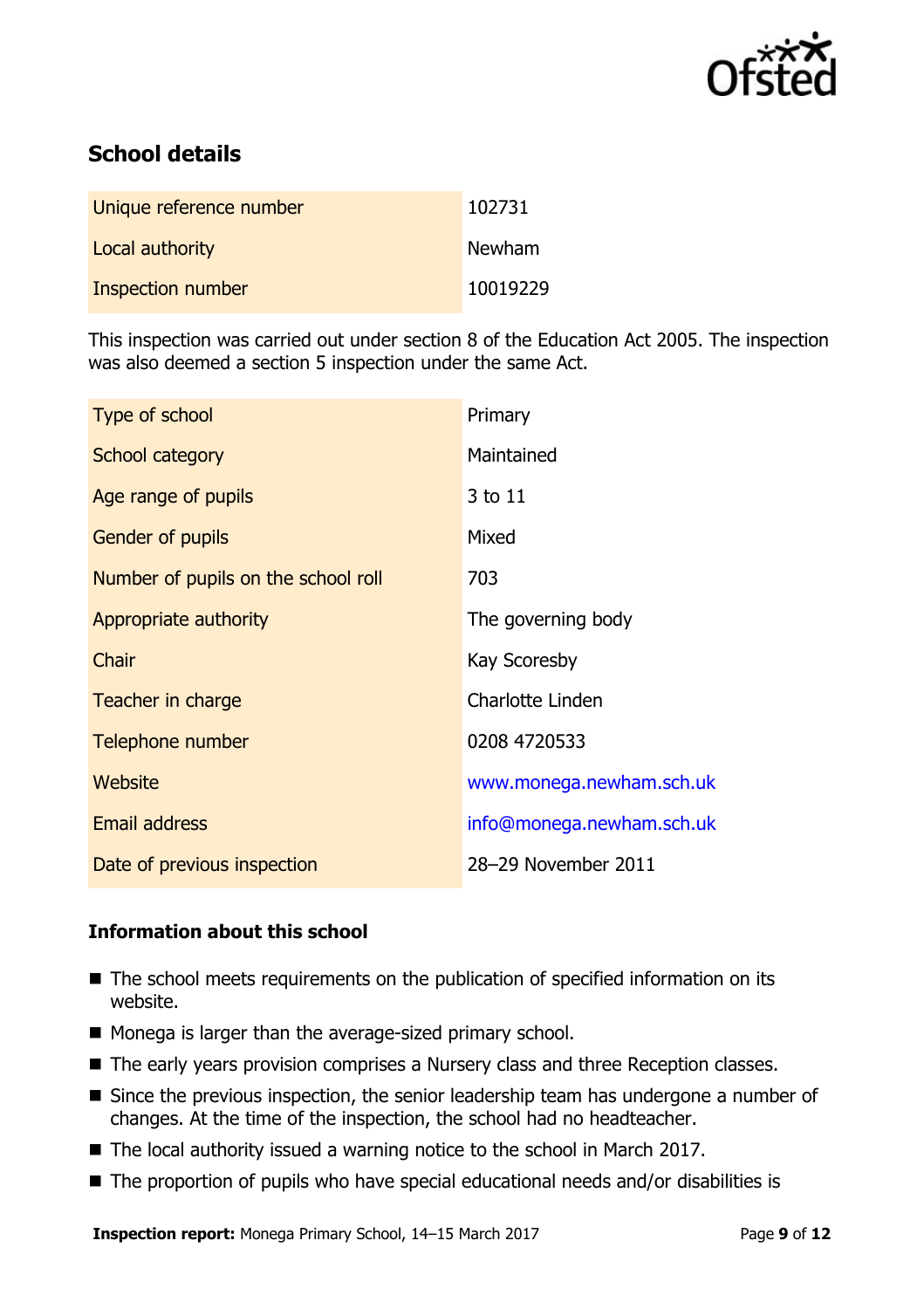

above average.

- The proportion of disadvantaged pupils who are eligible for pupil premium funding is above average.
- The school meets the government's floor standards, which set the minimum expectations for pupils' progress and attainment.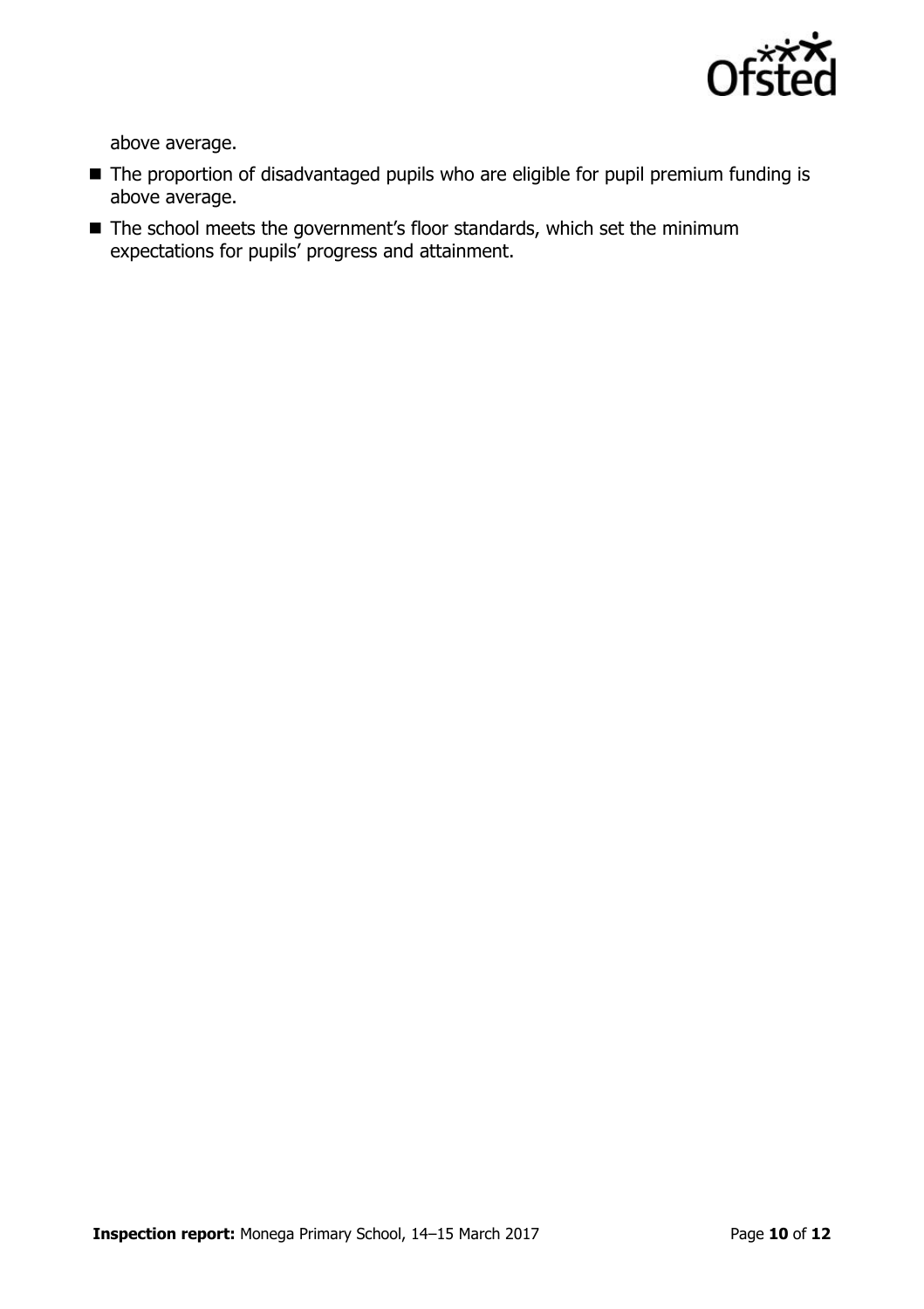

# **Information about this inspection**

- Inspectors observed teaching and learning in all year groups and in a range of subjects. Some of these were jointly observed with school leaders.
- Meetings were held with the teachers in charge, middle leaders and a range of teaching staff including newly qualified teachers. A meeting was held with the chair of the governing body and one governor. There was also a discussion with a representative from the local authority.
- Inspectors spoke to pupils in lessons, listened to them read and looked at samples of their work. Inspectors talked to pupils in the playground and around the school. An inspector met a group of pupils to hear their views on the school and two pupils gave a tour of the school.
- **Inspectors analysed a wide range of documents provided by the school, including** leaders' evaluation of the school's performance, information about pupils' progress and attainment and minutes of meetings of the governing body. Inspectors also examined records related to safeguarding, behaviour and attendance. Inspectors scrutinised pupils' work in selected books from key stage 1 and key stage 2.
- Inspectors took account of 43 responses to Parent View and held informal discussions with parents during the inspection. There were no responses to the staff and pupil surveys.

| Jude Wilson, lead inspector | Her Majesty's Inspector |
|-----------------------------|-------------------------|
| Dawn Titus                  | Ofsted Inspector        |
| <b>Chris Birtles</b>        | Ofsted Inspector        |
| <b>Margaret Warner</b>      | Ofsted Inspector        |
| Debbie Rogan                | Ofsted Inspector        |

### **Inspection team**